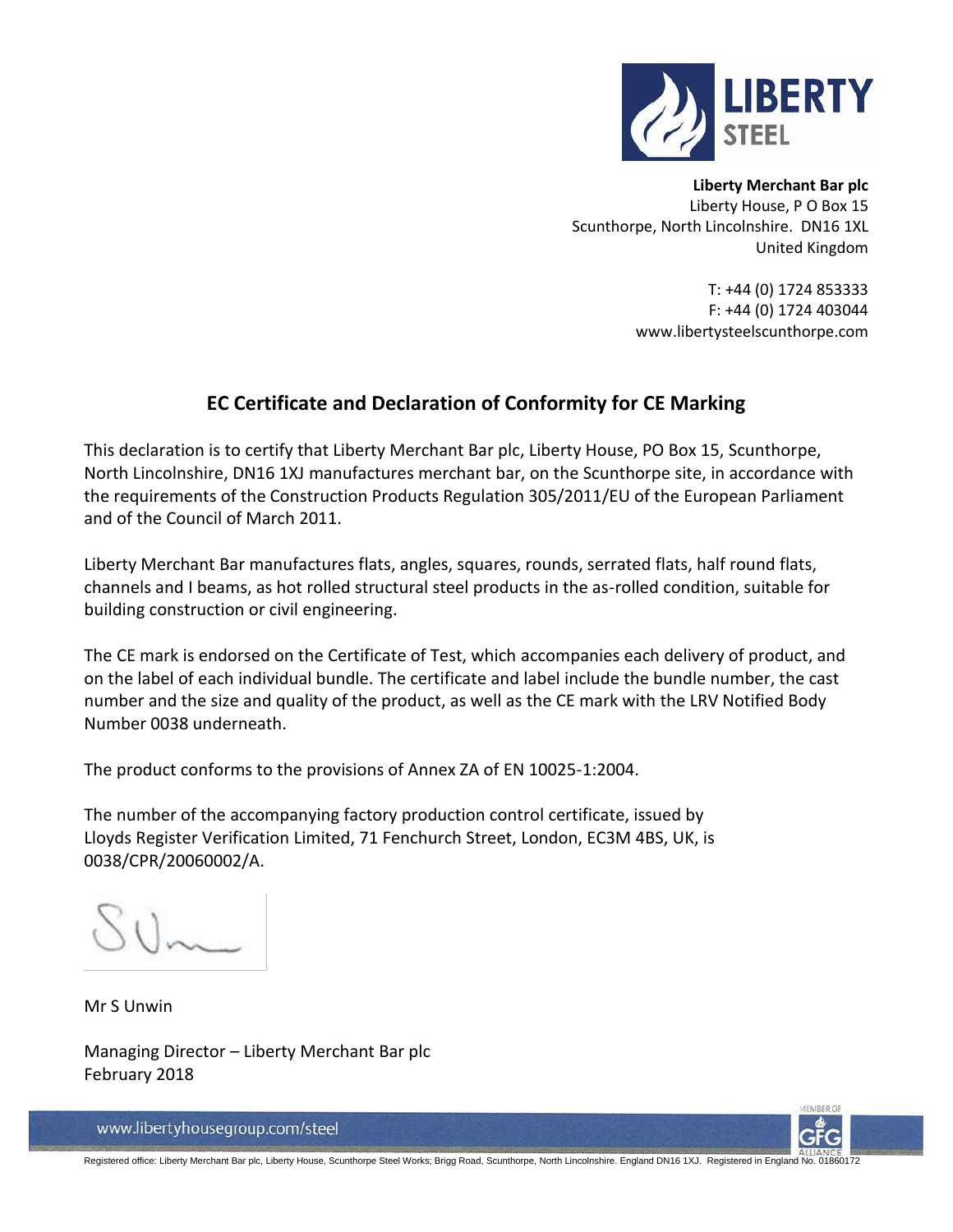

# **Certificate of Conformity of Factory Production Control**

This certificate is issued to:

**Manufacturer: Liberty Merchant Bar plc Liberty House, PO Box 15 Scunthorpe, North Lincolnshire, DN16 1XL, United Kingdom**

In compliance with Regulation 305/2011/EU of the European Parliament and of the Council of 9 March 2011 (the Construction Products Regulation or CPR), this certificate applies to the construction product:

## **Hot Rolled Structural Steels as listed on the attached schedule.**

This certificate attests that all provisions concerning the assessment and verification of constancy of performance and the performances described in Annex ZA of the standard(s)

### **EN 10025-1:2004 - Hot Rolled Products of Structural Steels – General Technical Delivery Conditions.**

under system 2+ are applied and that the products fulfil all the prescribed requirements set out above.

The attached Schedule, of the same date, details the manufacturing location(s), harmonised product standard and product parameters and shall form a part of this certificate.

This Certificate will remain valid as long as the test methods and/or factory production control requirements included in the harmonised standard, used to assess the performance of the declared characteristics, do not change, and the product, and the manufacturing conditions in the plant are not modified significantly.

| Certificate No:    | 0038/CPR/20060002/A |
|--------------------|---------------------|
| Original Approval: | 20 February 2006    |

Current Certificate: 20 February 2018

Expiry Date: 19 February 2021

LRV Notified Body Number 0038

 $\Box$ 

Simon J Bradley on behalf of Lloyd's Register Verification

Lloyd's Register Verification Limited (Reg. no. 4929226) is a limited company registered in England and Wales. Registered office: 71 Fenchurch Street, London, EC3M 4BS, UK. A subsidiary of Lloyd's Register Group Limited.

Lloyd's Register Group Limited, its affiliates and subsidiaries and their respective officers, employees or agents are, individually and collectively, referred to in this clause as the 'Lloyd's Register'. Lloyd's Register assumes no responsibility and shall not be liable to any person for any loss, damage or expense caused by reliance on the information or advice in this document or howsoever provided, unless that person has signed a contract with the relevant Lloyd's Register entity for the provision of this information or advice and in that case any responsibility or liability is exclusively on the terms and conditions set out in that contract.

LRV/ECD/CPR/2+/June\_2014/Rev.1